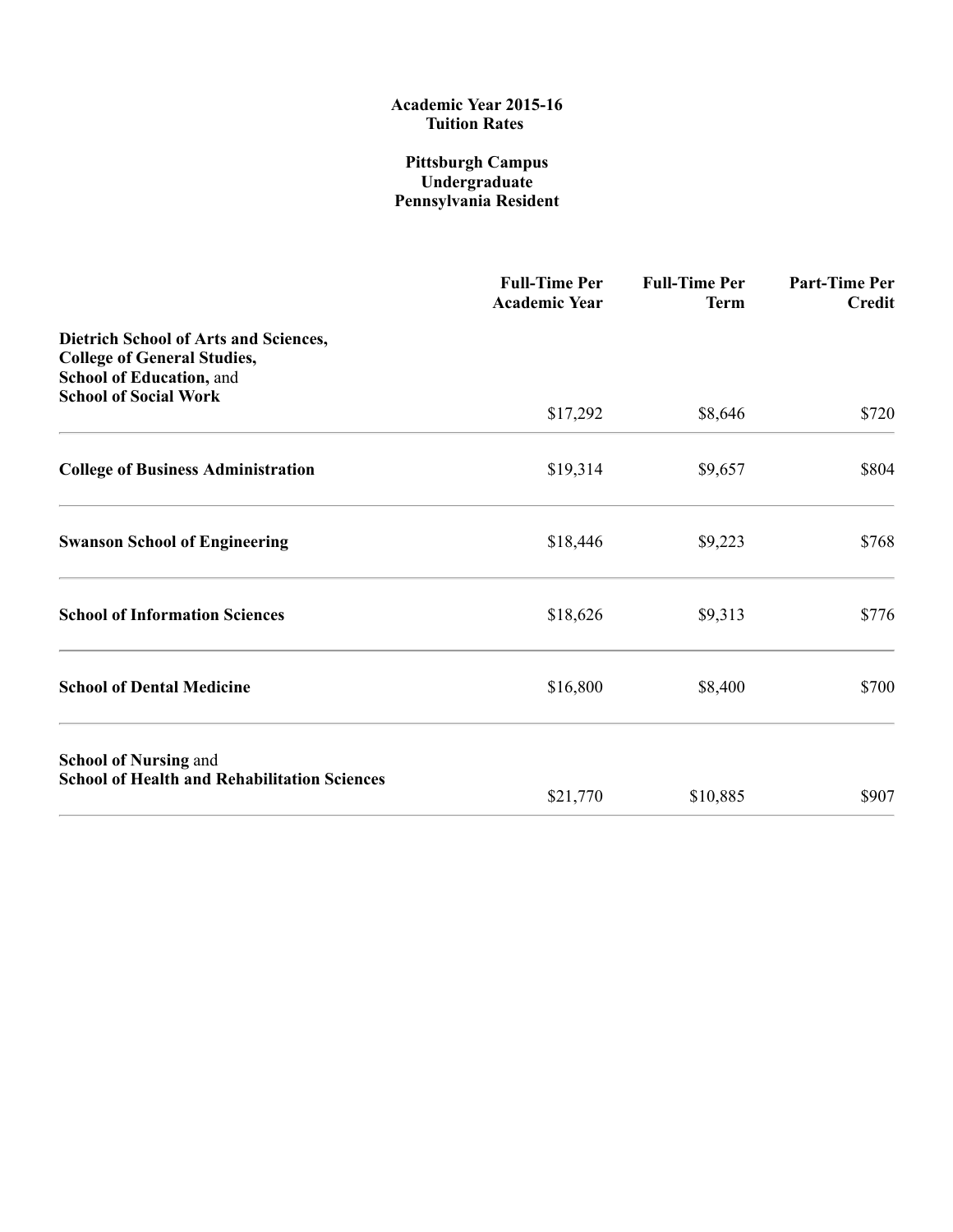#### Pittsburgh Campus Undergraduate Out-of-State Resident

|                                                                                                         | <b>Full-Time Per</b><br><b>Academic Year</b> | <b>Full-Time Per</b><br><b>Term</b> | <b>Part-Time Per</b><br><b>Credit</b> |
|---------------------------------------------------------------------------------------------------------|----------------------------------------------|-------------------------------------|---------------------------------------|
| Dietrich School of Arts and Sciences,<br><b>College of General Studies,</b><br>School of Education, and |                                              |                                     |                                       |
| <b>School of Social Work</b>                                                                            | \$28,058                                     | \$14,029                            | \$1,169                               |
| <b>College of Business Administration</b>                                                               | \$31,610                                     | \$15,805                            | \$1,317                               |
| <b>Swanson School of Engineering</b>                                                                    | \$30,660                                     | \$15,330                            | \$1,277                               |
| <b>School of Information Sciences</b>                                                                   | \$30,312                                     | \$15,156                            | \$1,263                               |
| <b>School of Dental Medicine</b>                                                                        | \$27,924                                     | \$13,962                            | \$1,163                               |
| <b>School of Nursing and</b><br><b>School of Health and Rehabilitation Sciences</b>                     |                                              |                                     |                                       |
|                                                                                                         | \$35,662                                     | \$17,831                            | \$1,485                               |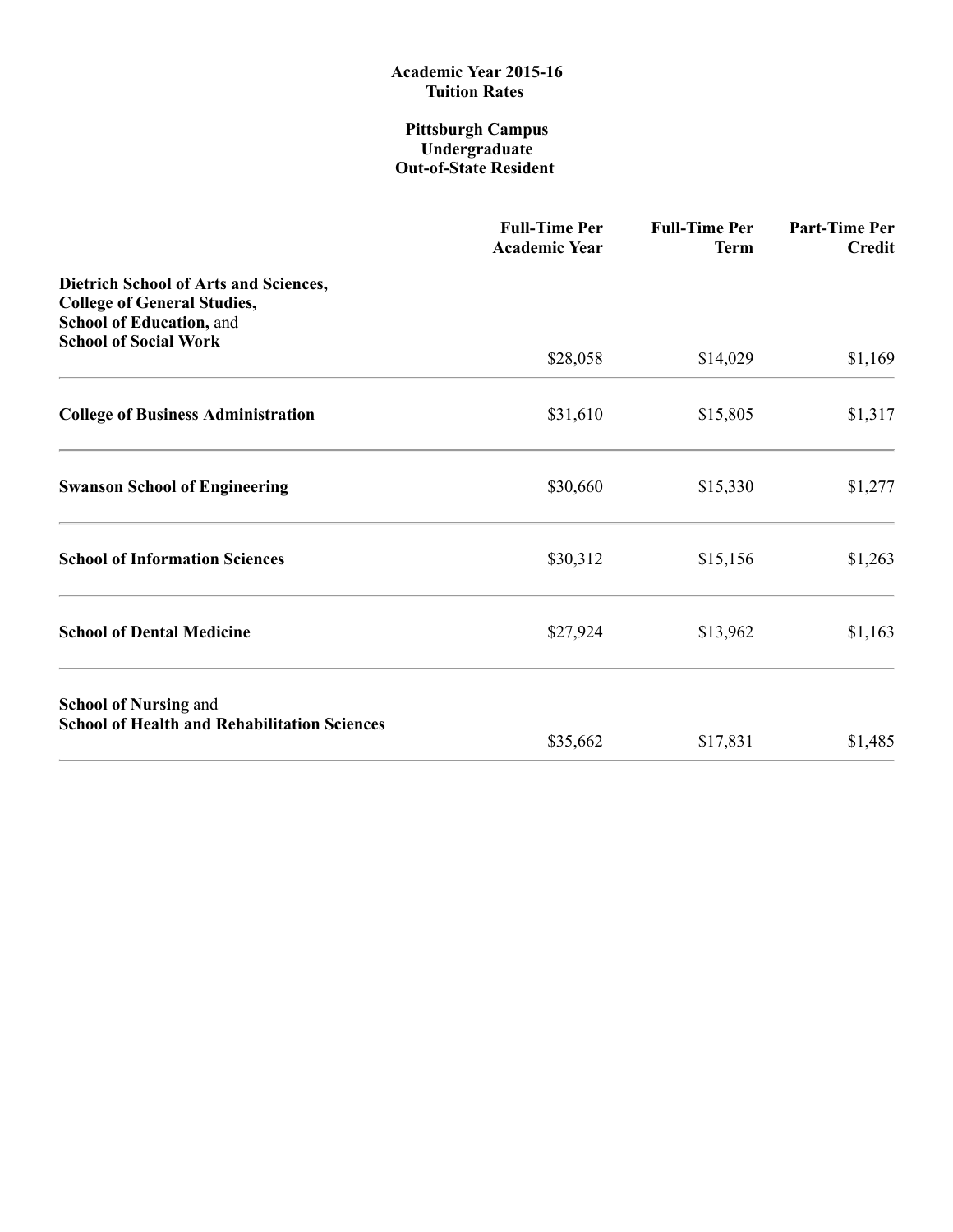### Pittsburgh Campus Graduate and Doctorate Professional Practice Pennsylvania Resident

|                                                                                                                                                                                           | <b>Full-Time Per</b><br><b>Academic Year</b> | <b>Full-Time Per</b><br><b>Term</b> | <b>Part-Time Per</b><br><b>Credit</b> |
|-------------------------------------------------------------------------------------------------------------------------------------------------------------------------------------------|----------------------------------------------|-------------------------------------|---------------------------------------|
| <b>Dietrich School of Arts and Sciences,</b><br><b>School of Education,</b><br><b>Graduate School of Public and</b><br><b>International Affairs</b> , and<br><b>School of Social Work</b> |                                              |                                     |                                       |
|                                                                                                                                                                                           | \$21,260                                     | \$10,630                            | \$858                                 |
| <b>Joseph M. Katz Graduate School of Business (except</b><br>as follows)                                                                                                                  | \$28,264                                     | \$14,132                            | \$1,218                               |
| MBA: One-Year Program                                                                                                                                                                     | \$42,396                                     | \$14,132                            | \$1,218                               |
| Note that the rate shown for the MBA: One-Year Program under "Full-Time Per Academic Year" is for three terms.                                                                            |                                              |                                     |                                       |
| MBA: Two-Year Program                                                                                                                                                                     | \$21,198                                     | \$10,599                            | \$1,218                               |
| Accounting (MS)                                                                                                                                                                           | \$27,218                                     | \$13,609                            | \$1,034                               |
| <b>JD/MBA</b> Program                                                                                                                                                                     | \$38,858                                     | \$19,429                            |                                       |
| The EMBA program is a five-term program. The total cost for new students first entering in May 2015 and after is<br>\$75,000.                                                             |                                              |                                     |                                       |
| <b>Swanson School of Engineering</b>                                                                                                                                                      | \$24,402                                     | \$12,201                            | \$1,158                               |
| <b>School of Law</b>                                                                                                                                                                      |                                              |                                     |                                       |
| Graduate (MSL)                                                                                                                                                                            | \$31,586                                     | \$15,793                            | \$1,192                               |
| Graduate (LLM)<br>Doctorate - Professional Practice (JD)                                                                                                                                  | \$36,500<br>\$31,586                         | \$18,250<br>\$15,793                | \$1,521<br>\$1,192                    |
| The rates shown for Doctorate - Professional Practice under "Part-Time Per Credit" are applicable to courses outside the<br>curriculum.                                                   |                                              |                                     |                                       |
| <b>School of Information Sciences</b>                                                                                                                                                     | \$22,354                                     | \$11,177                            | \$911                                 |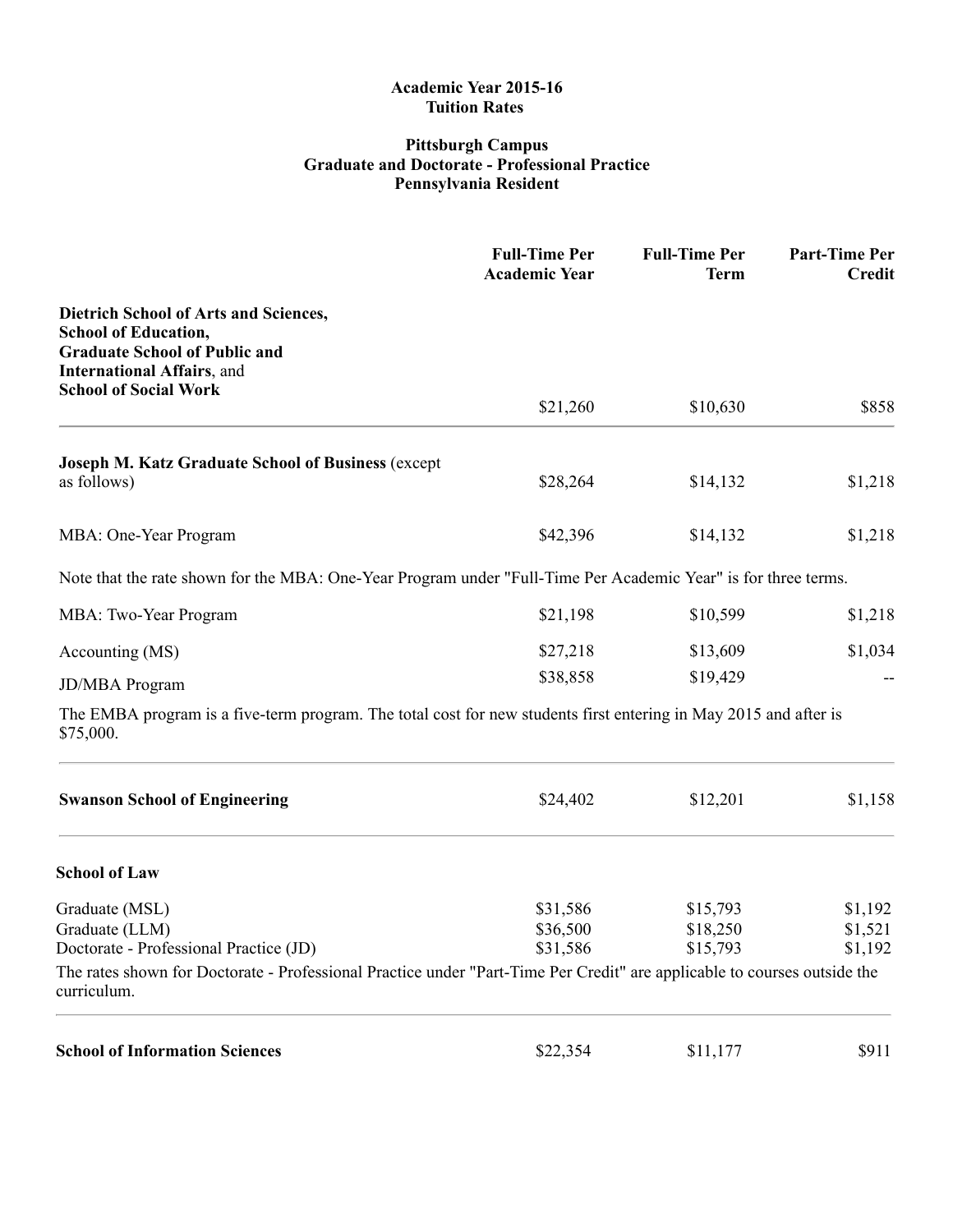| \$47,514 | \$23,757                                                                                        | \$1,962                                                                                                                                                                                                                                                                                                                                                                                                                                                                                                |
|----------|-------------------------------------------------------------------------------------------------|--------------------------------------------------------------------------------------------------------------------------------------------------------------------------------------------------------------------------------------------------------------------------------------------------------------------------------------------------------------------------------------------------------------------------------------------------------------------------------------------------------|
| \$24,924 | \$8,308                                                                                         | \$1,016                                                                                                                                                                                                                                                                                                                                                                                                                                                                                                |
|          |                                                                                                 |                                                                                                                                                                                                                                                                                                                                                                                                                                                                                                        |
| \$44,214 | \$22,107                                                                                        | \$969                                                                                                                                                                                                                                                                                                                                                                                                                                                                                                  |
|          |                                                                                                 |                                                                                                                                                                                                                                                                                                                                                                                                                                                                                                        |
|          |                                                                                                 |                                                                                                                                                                                                                                                                                                                                                                                                                                                                                                        |
|          |                                                                                                 | \$1,016                                                                                                                                                                                                                                                                                                                                                                                                                                                                                                |
|          |                                                                                                 |                                                                                                                                                                                                                                                                                                                                                                                                                                                                                                        |
| \$24,928 | \$12,464                                                                                        | \$1,016                                                                                                                                                                                                                                                                                                                                                                                                                                                                                                |
| \$29,604 | \$14,802                                                                                        | \$1,144                                                                                                                                                                                                                                                                                                                                                                                                                                                                                                |
|          |                                                                                                 |                                                                                                                                                                                                                                                                                                                                                                                                                                                                                                        |
|          |                                                                                                 |                                                                                                                                                                                                                                                                                                                                                                                                                                                                                                        |
|          |                                                                                                 |                                                                                                                                                                                                                                                                                                                                                                                                                                                                                                        |
| \$24,026 | \$12,013                                                                                        | \$978                                                                                                                                                                                                                                                                                                                                                                                                                                                                                                  |
| \$50,010 | \$25,005                                                                                        | \$877                                                                                                                                                                                                                                                                                                                                                                                                                                                                                                  |
|          |                                                                                                 |                                                                                                                                                                                                                                                                                                                                                                                                                                                                                                        |
| \$24,928 | \$12,464                                                                                        | \$1,016                                                                                                                                                                                                                                                                                                                                                                                                                                                                                                |
|          |                                                                                                 |                                                                                                                                                                                                                                                                                                                                                                                                                                                                                                        |
|          | \$24,928<br>In AY 2015-16, a grandfathered rate schedule applies to sixth year PharmD students. | The rate shown for Graduate (MS, PhD in Oral Biology) under "Full-Time Per Academic Year" is for three terms.<br>The rate shown for First Professional under "Part-Time Per Credit" is applicable to courses outside the curriculum.<br>\$12,464<br>The rates shown for Doctorate - Professional Practice under "Part-Time Per Credit" are applicable to courses outside the<br>The rate shown for Doctorate - Professional Practice under "Part-Time Per Credit" is applicable to courses outside the |

The Doctor of Physical Therapy (DPT) Program is a full-time, three-year, three-terms-per-year program. Tuition is billed at the flat rate for the entire three-year program. The three-term cost for students first entering in the Summer of 2016 is \$38,892.

\_\_\_\_\_\_\_\_\_\_\_\_\_\_\_\_\_\_\_\_\_\_\_\_\_\_\_\_\_\_\_\_\_\_\_\_\_\_\_\_\_\_\_\_\_\_\_\_\_\_\_\_\_\_\_\_\_\_\_\_\_\_\_\_\_\_\_\_\_\_\_\_\_\_\_\_\_\_\_\_\_\_\_\_\_\_\_\_\_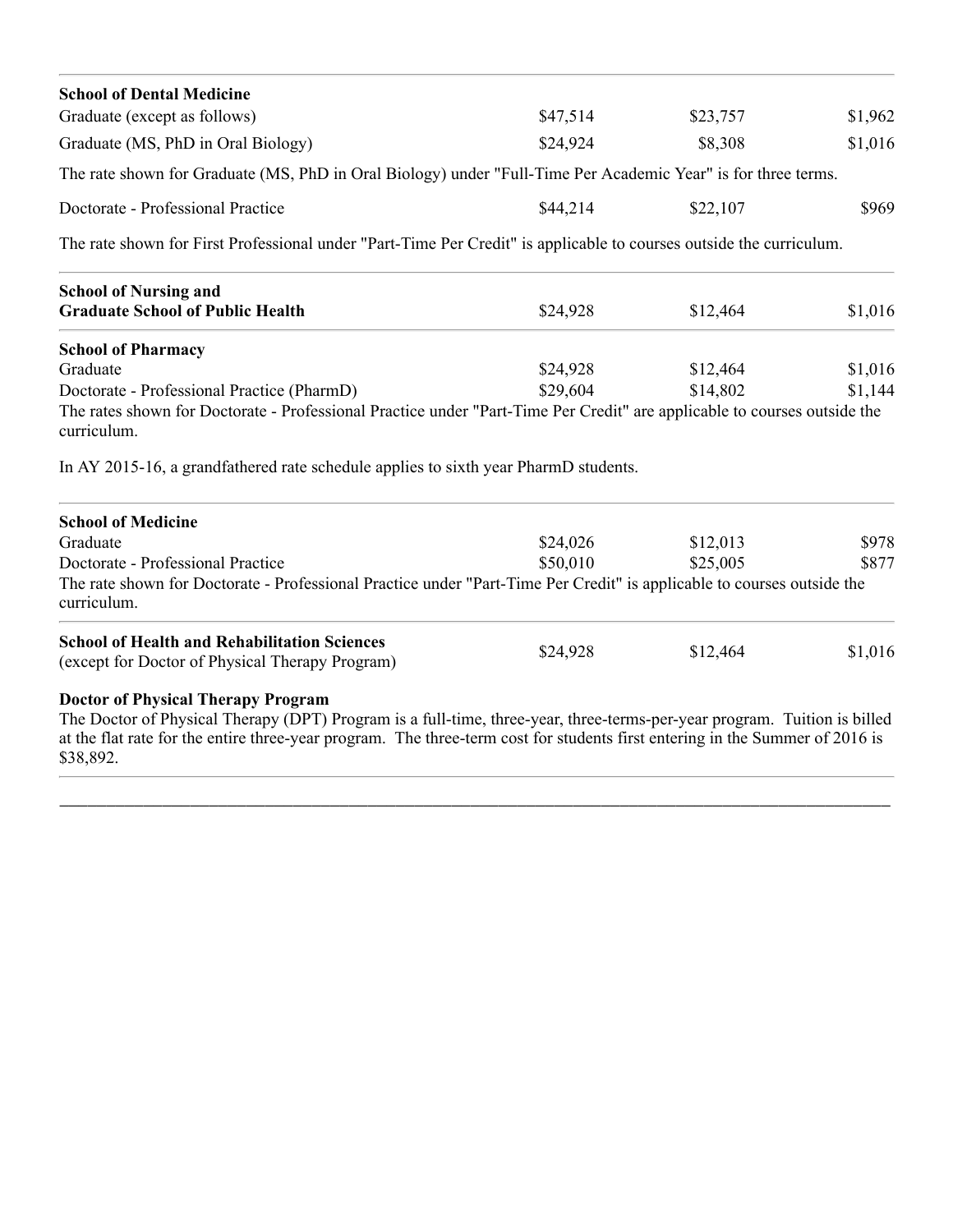#### Pittsburgh Campus Graduate and Doctorate Professional Practice Out-of-State Resident

|                                                                                                                                                  | <b>Full-Time Per</b><br><b>Academic Year</b> | <b>Full-Time Per</b><br><b>Term</b> | Part-Time Per<br><b>Credit</b> |
|--------------------------------------------------------------------------------------------------------------------------------------------------|----------------------------------------------|-------------------------------------|--------------------------------|
| <b>Dietrich School of Arts and Sciences,</b><br>School of Education, and<br><b>Graduate School of Public and</b><br><b>International Affairs</b> | \$34,944                                     | \$17,472                            | \$1,429                        |
| <b>School of Social Work</b>                                                                                                                     | \$28,860                                     | \$14,430                            | \$1,179                        |
| <b>Joseph M. Katz Graduate School of Business (except</b><br>as follows)                                                                         | \$38,438                                     | \$19,219                            | \$1,827                        |
| MBA: One-Year Program                                                                                                                            | \$57,657                                     | \$19,219                            | \$1,827                        |
| Note that the rate shown for the One-Year Program under "Full-Time Per Academic Year" is for three terms.                                        |                                              |                                     |                                |
| MBA: Two-Year Program                                                                                                                            | \$28,828                                     | \$14,414                            | \$1,827                        |
| Accounting (MS)                                                                                                                                  | \$36,534                                     | \$18,267                            | \$1,459                        |
| JD/MBA Program                                                                                                                                   | \$49,834                                     | \$24,917                            |                                |
| The EMBA program is a five-term program. The total cost for new students first entering in May 2015 and after is<br>\$75,000.                    |                                              |                                     |                                |
| <b>Swanson School of Engineering</b>                                                                                                             | \$40,120                                     | \$20,060                            | \$1,898                        |
| <b>School of Law</b>                                                                                                                             |                                              |                                     |                                |
| Graduate (MSL)                                                                                                                                   | \$39,410                                     | \$19,705                            | \$1,728                        |
| Graduate (LLM)                                                                                                                                   | \$36,500                                     | \$18,250                            | \$1,521                        |
| Doctorate - Professional Practice (JD)                                                                                                           | \$39,410                                     | \$19,705                            | \$1,728                        |
| Rates shown for Doctorate-Professional Practice under "Part-Time Per Credit" are applicable to courses outside the<br>curriculum.                |                                              |                                     |                                |
| <b>School of Information Sciences</b>                                                                                                            | \$36,744                                     | \$18,372                            | \$1,512                        |